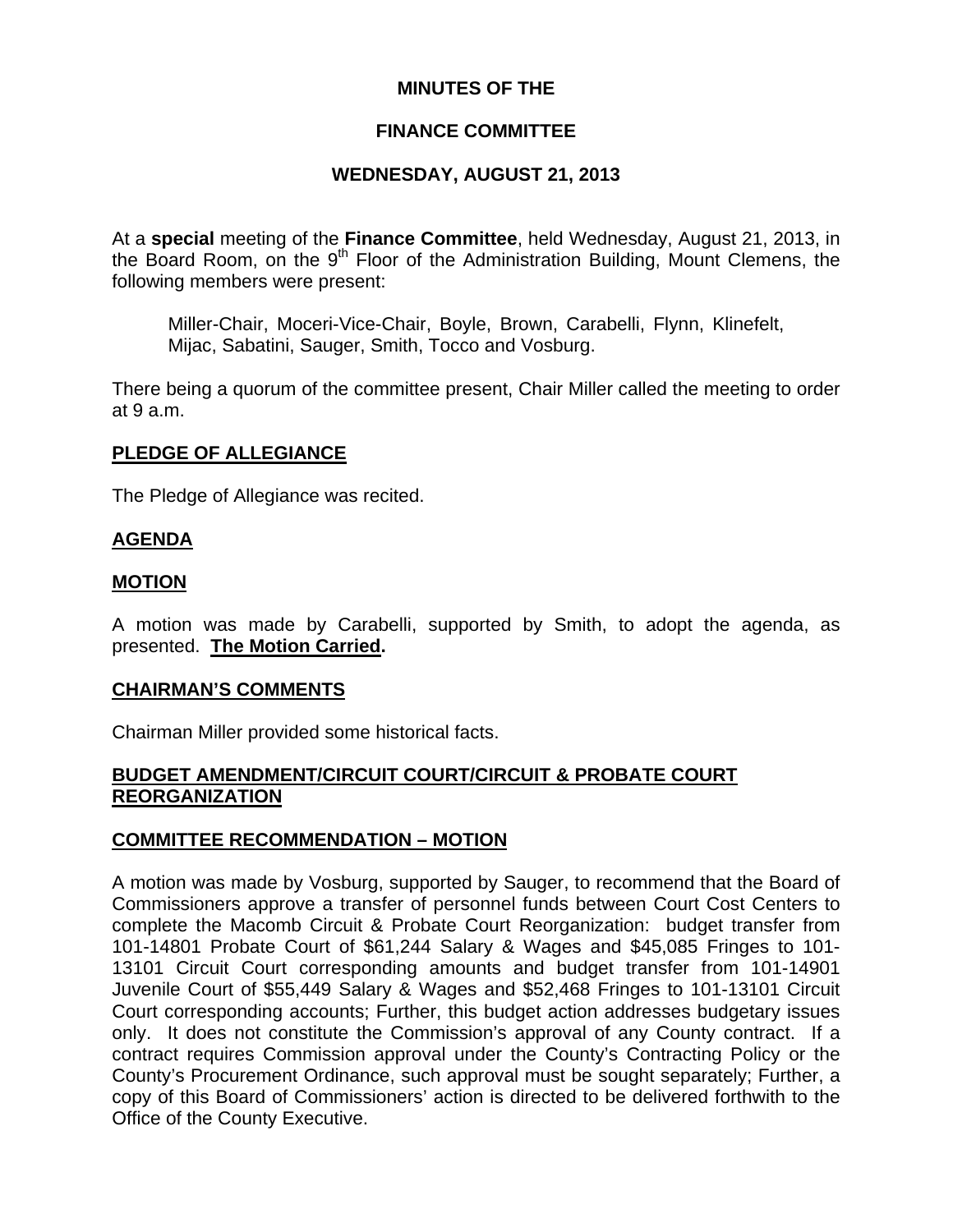Jennifer Phillips, Court Administrator, gave an overview. Committee was provided a list of salary and job duty increases for the 2013 reorganization and 2014 budget numbers of proposed positions to be eliminated.

The following commissioners spoke: Klinefelt, Smith, Vosburg, Miller, Boyle, Brown, Flynn and Moceri.

Chair Miller called for a vote on the motion and **THE MOTION CARRIED WITH BROWN AND KLINEFELT VOTING "NO."** 

## **RECOMMENDATIONS FROM 8-13-13 INFRASTRUCTURE COMMITTEE MEETING**

# **ADOPT A RESOLUTION AUTHORIZING THE SALE OF REVENUE BONDS FOR AN IMPROVEMENT TO THE MACOMB COUNTY WASTEWATER DISPOSAL DISTRICT/ BIOFILTER VENTILATION SYSTEM (OFFERED BY BOARD CHAIR)**

# **COMMITTEE RECOMMENDATION – MOTION**

A motion was made by Carabelli, supported by Mijac, to recommend that the Board of Commissioners adopt a resolution authorizing the sale of revenue bonds for an improvement to the Macomb County Wastewater Disposal District/Biofilter Ventilation System; Further, a copy of this Board of Commissioners' action is directed to be delivered forthwith to the Office of the County Executive. **THE MOTION CARRIED.** 

# **APPROVE CONTRACT WITH BEST ASPHALT, INC., FOR 2013 PAVING PROJECT**

# **COMMITTEE RECOMMENDATION – MOTION**

A motion was made by Carabelli, supported by Smith, to recommend that the Board of Commissioners concur with the recommendation of the County Executive and approve a contract between the County of Macomb and Best Asphalt, Inc., in the amount of \$237,500 for the 2013 Paving Project; Further, a copy of this Board of Commissioners' action is directed to be delivered forthwith to the Office of the County Executive. **THE MOTION CARRIED.** 

## **APPROVE CONTRACT WITH D.C. BYERS FOR 2013 MANSONRY RESTORATION PROJECT**

### **COMMITTEE RECOMMENDATION – MOTION**

A motion was made by Carabelli, supported by Mijac, to recommend that the Board of Commissioners concur with the recommendation of the County Executive and approve a contract between the County of Macomb and the low bidder, D.C. Byers Detroit, Inc., in the amount of \$568,892 for the 2013 Masonry Restoration Project; Further, a copy of this Board of Commissioners' action is directed to be delivered forthwith to the Office of the County Executive. **THE MOTION CARRIED.**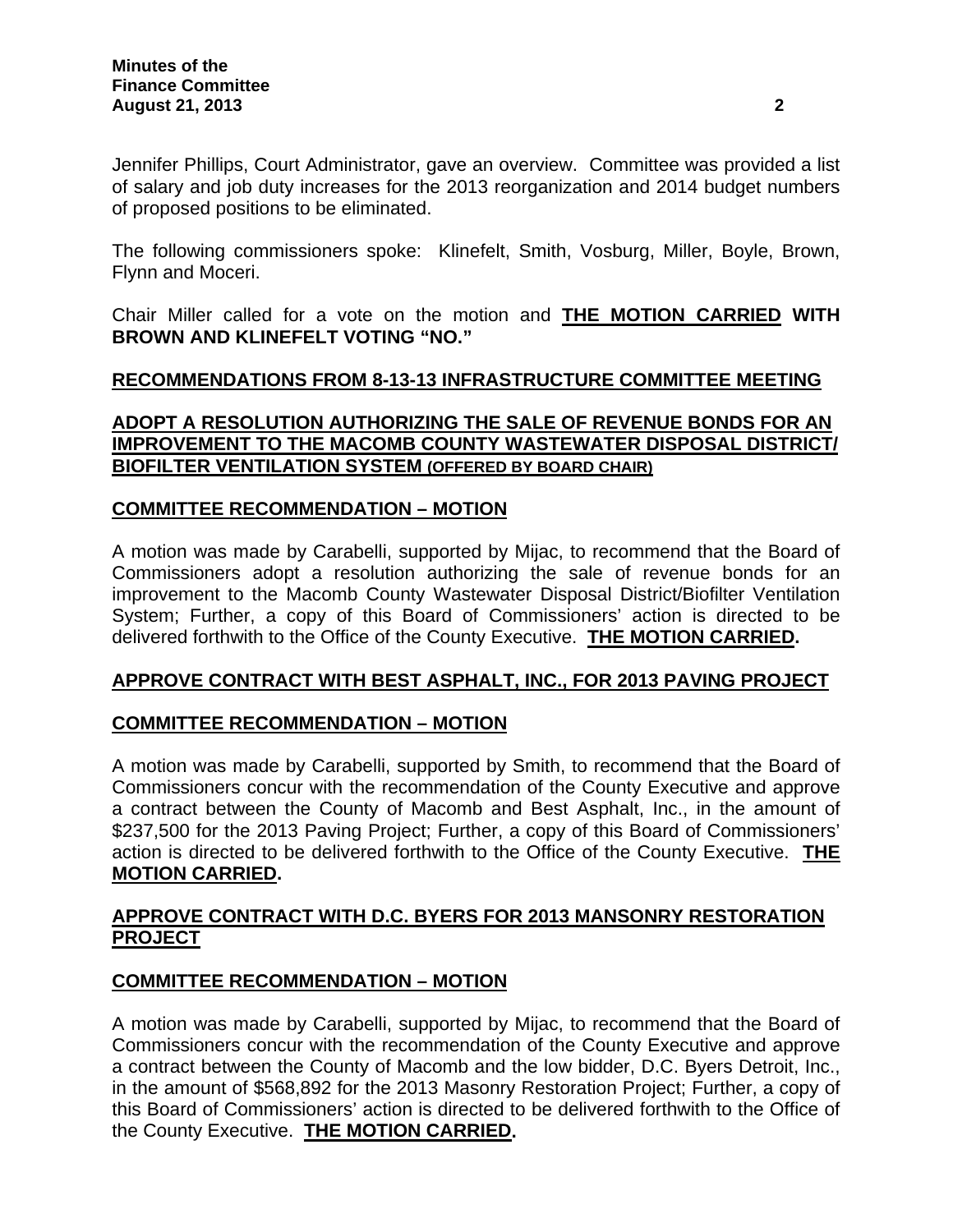# **ITEMS WAIVED BY HEALTH & HUMAN SERVICES COMMITTEE CHAIR**

## **CONTRACTS WITH KINDERCARE LEARNING CENTERS, MORNING STAR EARLY LEARNING CENTER AND JUDSON CENTER**

## **COMMITTEE RECOMMENDATION – MOTION**

A motion was made by Sauger, supported by Klinefelt, to recommend that the Board of Commissioners approve the following:

contract with KinderCare Learning Centers, in the amount of \$175,104, to provide center-based services for infants and toddlers for Community Services Agency's Head Start 0-5;

contract with Morning Star Early Learning Center, in the amount of \$175,104, to provide center-based services for infants and toddlers for Community Services Agency's Head Start 0-5 and

contract with the Judson Center, in the amount of \$308,851.20, to provide home-based services for pregnant women, infants and toddlers for Community Services Agency's Head Start 0-5;

Further, a copy of this Board of Commissioners' action is directed to be delivered forthwith to the Office of the County Executive.

The following commissioners asked questions of Mary Solomon, Director, and Kathleen Nicosia, Program Director of Head Start: Carabelli, Sabatini, Klinefelt, Miller and Smith.

A ROLL CALL VOTE WAS TAKEN AS FOLLOWS:

VOTING YES WERE BOYLE, BROWN, FLYNN, KLINEFELT, MIJAC, MILLER, MOCERI, SAUGER, SMITH, TOCCO AND VOSBURG. THERE WERE 11 "YES" VOTES.

VOTING NO WERE CARABELLI AND SABATINI. THERE WERE 2 "NO" VOTES.

### **THE MOTION CARRIED.**

# **CONTRACTS WITH LOCAL EDUCATION AGENCY-MT. CLEMENS COMMUNITY SCHOOLS AND WARREN CONSOLIDATED SCHOOLS/HEAD START FOOD SERVICE**

# **COMMITTEE RECOMMENDATION – MOTION**

A motion was made by Moceri, supported by Smith, to recommend that the Board of Commissioners approve the following: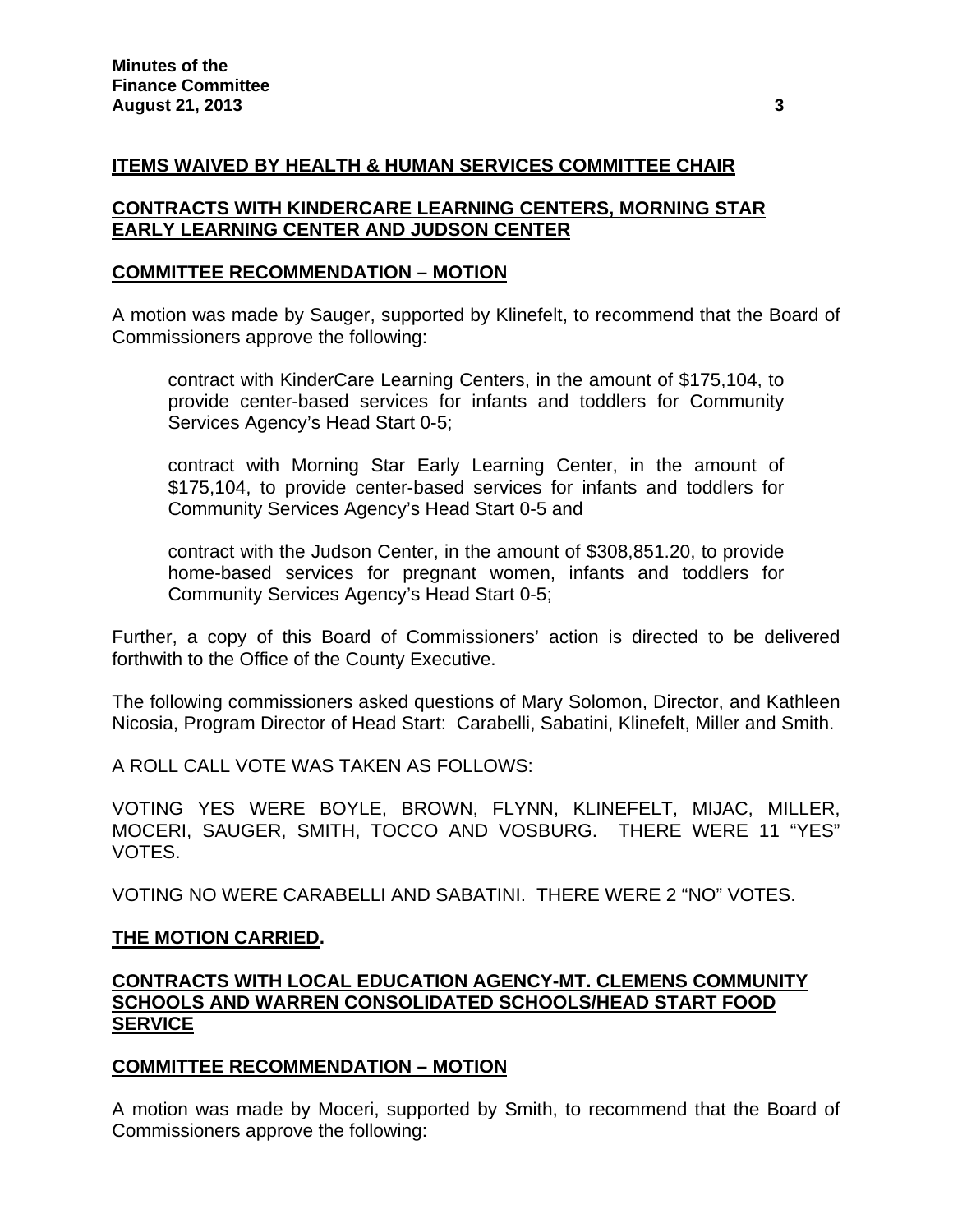Community Services Agency's Head Start Food Service contract with Local Education Agency (LEA), Mt. Clemens Community Schools, in the amount of \$49,036.02 and

Community Services Agency's Head Start Food Service contracts with Local Education Agency (LEA), Warren Consolidated Schools, in the amount of \$71,975.58;

Further, a copy of this Board of Commissioners' action is directed to be delivered forthwith to the Office of the County Executive.

The following commissioners spoke: Carabelli and Smith.

Chair Miller called for a vote on the motion and **THE MOTION CARRIED.** 

## **ITEM WAIVED BY ECONOMIC DEVELOPMENT COMMITTEE CHAIR**

## **CONTRACT WITH SKIDMORE STUDIO CONTRACT/PLANNING & ECONOMIC DEVELOPMENT**

### **COMMITTEE RECOMMENDATION – MOTION**

A motion was made by Vosburg, supported by Smith, to recommend that the Board of Commissioners approve the award of a contract not to exceed \$110,000 for Skidmore Studio to develop defense marketing materials in accordance to a grant agreement with the Michigan Economic Development Corporation; Further, a copy of this Board of Commissioners' action is directed to be delivered forthwith to the Office of the County Executive.

Steve Cassin, Executive Director, provided an overview.

The following commissioners spoke: Miller, Flynn and Carabelli.

Chair Miller called for a vote on the motion and **THE MOTION CARRIED.** 

### **APPOINTMENT OF LAW FIRM**

### **COMMITTEE RECOMMENDATION – MOTION**

A motion was made by Brown, supported by Klinefelt, to recommend that the Board of Commissioners approve the appointment of Miller Canfield Paddock and Stone, PLC, and O'Reilly Rancilio to represent Macomb County Executive Mark Hackel in litigation entitled Macomb County Human Services Board vs Mark Hackel; Further, a copy of this Board of Commissioners' action is directed to be delivered forthwith to the Office of the County Executive.

The following commissioners spoke: Miller and Sabatini.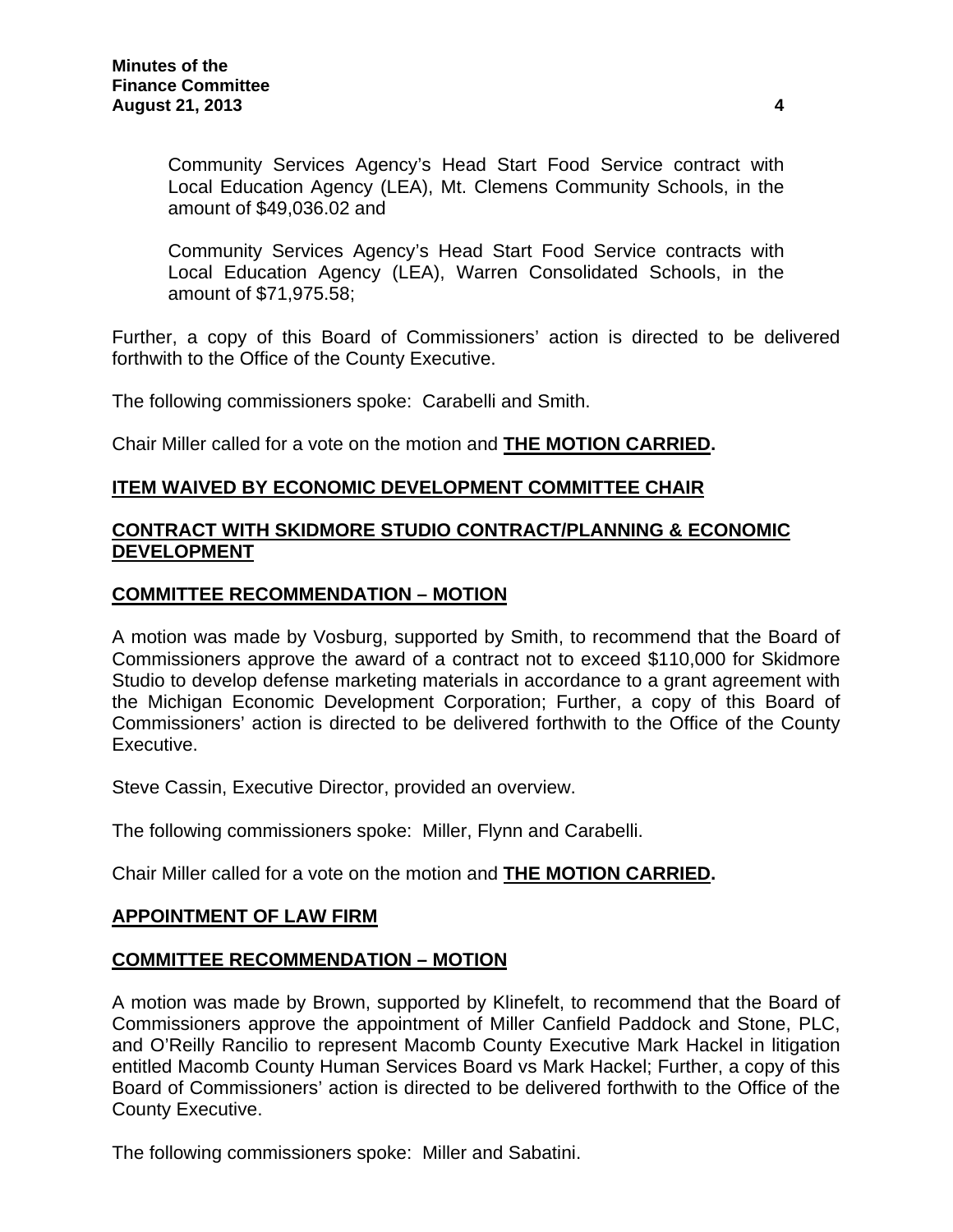## **AMENDMENT**

A motion was made by Tocco, supported by Flynn, to only appoint Miller Canfield Paddock and Stone, PLC.

The following commissioners spoke: Flynn, Smith, Carabelli, Brown, Klinefelt and Tocco.

Chair Miller called for a vote on the amendment and **THE MOTION WAS DEFEATED.** 

Chair Miller called for a vote on the motion and **THE MOTION CARRIED WITH MILLER AND TOCCO VOTING "NO."** 

### **BUDGET DISCUSSION**

Chair Miller referred to the draft ordinance distributed entitled "Draft #3 - 08.20.13" and explained that it provides the framework for upcoming budget discussions. He said Appendix A will be the budget as proposed by the County Executive plus any amendments approved by the Board and Appendix B will include the enhanced line items.

Board Chair Flynn referred to his August 20, 2013, memo to commissioners which includes a timeline of activities pertaining to the BOC's Freedom of Information Act request to the Office of the County Executive for documents related to the FY2014 proposed budget.

The following commissioners spoke: Miller and Vosburg.

Board Chair Flynn and Chair Miller noted the changes and additions that were made to the document which had not been included in the ordinance adopted in June. Chair Miller stated a document highlighting the changes and additions will be provided to commissioners.

### **PROCLAMATIONS**

### **COMMITTEE RECOMMENDATION – MOTION**

A motion was made by Carabelli, supported by Vosburg, to recommend that the Board of Commissioners adopt the following proclamations:

Commending the Bunert One-Room Schoolhouse for being listed in the National Register of Historic Places (offered by Moceri) and

Honoring Lawrence and Arlene Zabkowski – 50<sup>th</sup> Wedding Anniversary (offered by Vosburg).

### **THE MOTION CARRIED.**